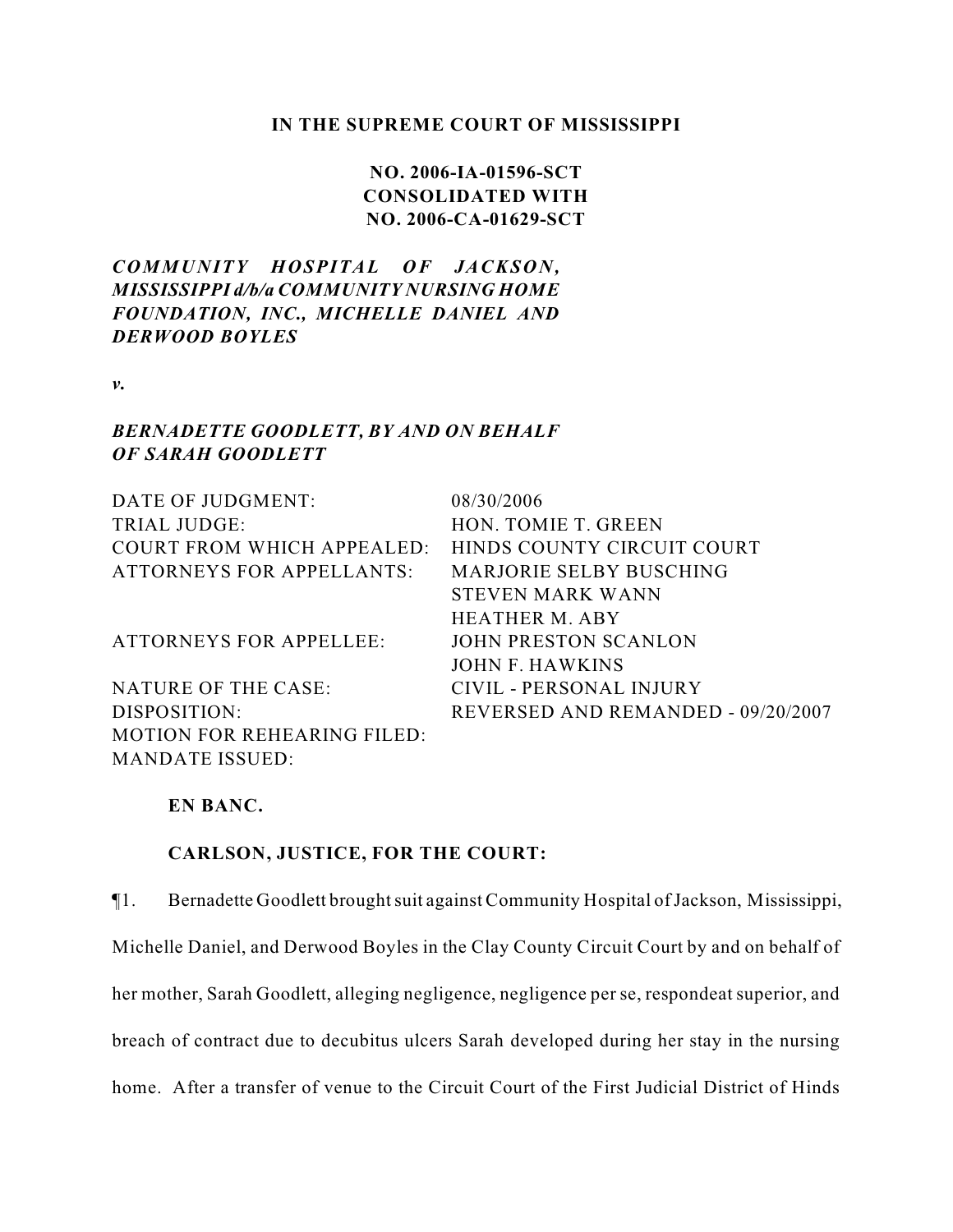County, the defendants filed a Motion to Dismiss, or in the Alternative, to Stay Proceedings and Enforce Arbitration Agreement, which was denied by the trial court. This Court granted the defendants' petition for interlocutory appeal in cause number 2006-IA-01596-SCT, consolidated that cause with cause number 2006-CA-01629-SCT, and stayed all proceedings in the trial court pending this Court's decision. Finding error in the trial court's order denying the defendants' motion to dismiss, we reverse the trial court's order and remand this case to the Circuit Court of the First Judicial District of Hinds County for entry of an order consistent with this opinion.

## **FACTS AND PROCEEDINGS IN THE TRIAL COURT**

¶2. Sarah Goodlett (Sarah) was admitted to Community Hospital of Jackson, Mississippi (Community), on February 9, 2004. Sarah's daughters, Bernadette<sup>2</sup> and Carolyn, signed the admission agreement, which also contained an arbitration agreement. Sarah did not sign the admission agreement, as she was unable to sign her name due to complications from a previous stroke. Pat Clack signed as the Facility Representative, and Connie Rex signed as a witness. Neither Bernadette nor Carolyn signed or initialed any individual provision of the contract. Bernadette signed a separate document entitled Resident's Rights.

<sup>&</sup>lt;sup>1</sup>Community Nursing Home Foundation, Inc., is a non-profit corporation formed for the purpose of being a charitable organization to provide support for Community Hospital of Jackson, Mississippi, and was never involved in Sarah's care. Community Nursing Home Foundation, Inc., filed a Separate Motion to Dismiss on September 22, 2005. The parties agreed to dismiss Community Nursing Home Foundation, Inc.

<sup>&</sup>lt;sup>2</sup> Because "Bernadette" appears with different spellings throughout the record, we will use "Bernadette," as styled, for clarity.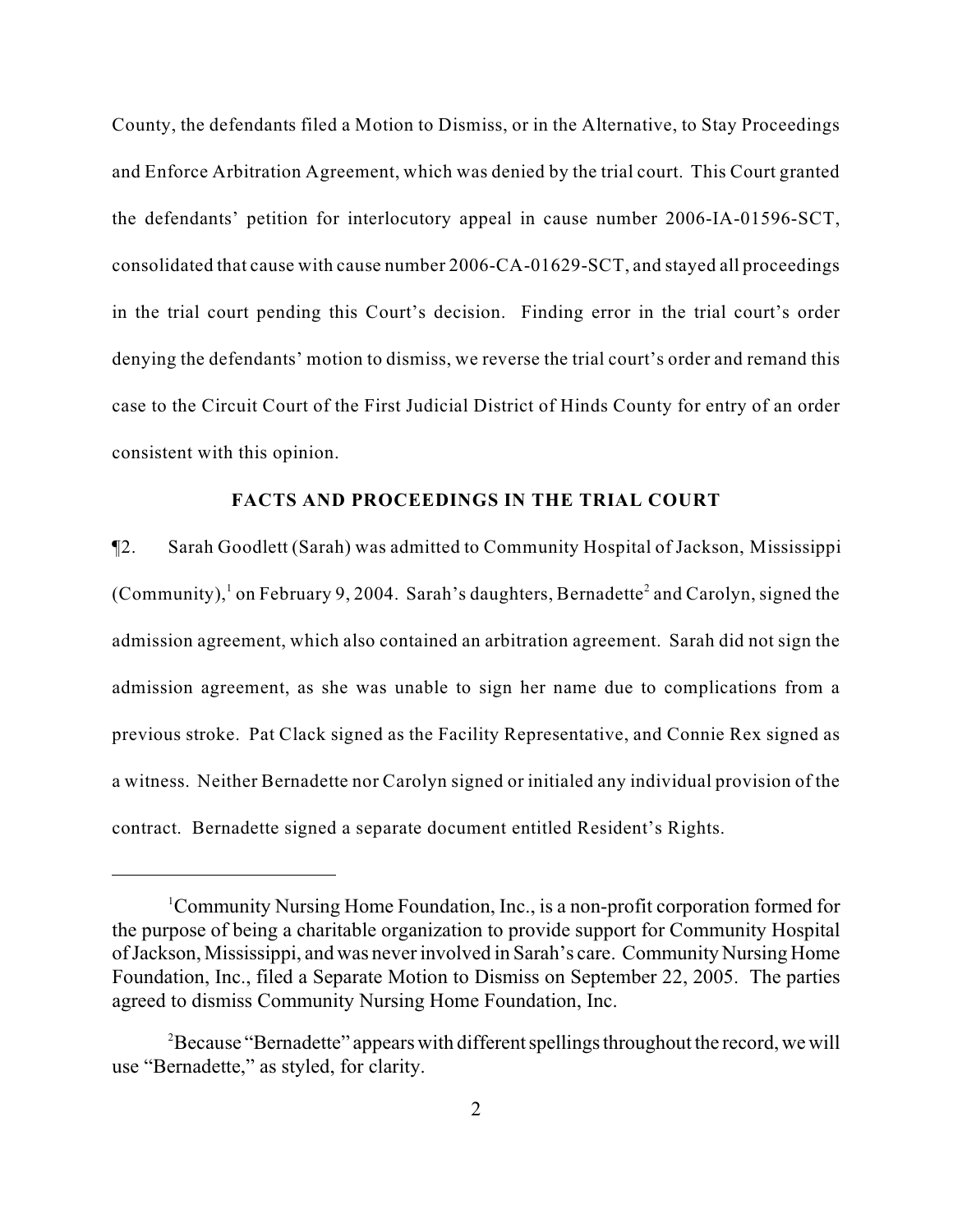¶3. Sarah developed two decubitus ulcers during her stay at Community which required surgery on August 20, 2004. Bernadette first gave notice by way of a letter to Community of her intention to file suit and requested assistance to expedite the process<sup>3</sup> on August 31, 2004. This letter erroneously stated that Sarah's leg had been amputated:

This letter is being sent pursuant to Section 15-1-36(15) of the Mississippi Code of 1972, as amended. This letter is to inform you of our intention to begin action on behalf of Ms. Sarah Goodlett. The basis of the suit is negligence and gross negligence in the care and treatment of Ms. Goodlett at

Community Nursing Home, which led to further amputation of her leg.

I have not had the opportunity to obtain records and to have them reviewed by an expert witness. It may be that after such review, we determine that there is no basis for suit. If you are in a position to expedite this process, your assistance would be appreciated.

Michelle Daniel, Community's administrator, sent a reply letter stating that Sarah's leg was

not amputated and that Bernadette's counsel must have mistaken Sarah for someone else.

On September 8, 2004, Bernadette's counsel sent Daniel another letter, clarifying that the suit

was being filed due to decubitus ulcers and again requesting assistance to expedite the

process:

This letter is being sent pursuant to Section 15-1-36(15) of the Mississippi Code of 1972, as amended. Please disregard my August 31, 2004 letter. This letter is to inform you of our intention to begin action on behalf of Ms. Sarah Goodlett. The basis of the suit is negligence and gross negligence in the care and treatment of Ms. Goodlett at Community Nursing Home, which led to hospitalization and surgery to treat her decubitus ulcer.

<sup>&</sup>lt;sup>3</sup>Community argues that this document was not a request for medical records, but rather a simple notice of intention to file suit, per the language of the letter. Because our decision does not rest on this issue, we decline to discuss this issue today.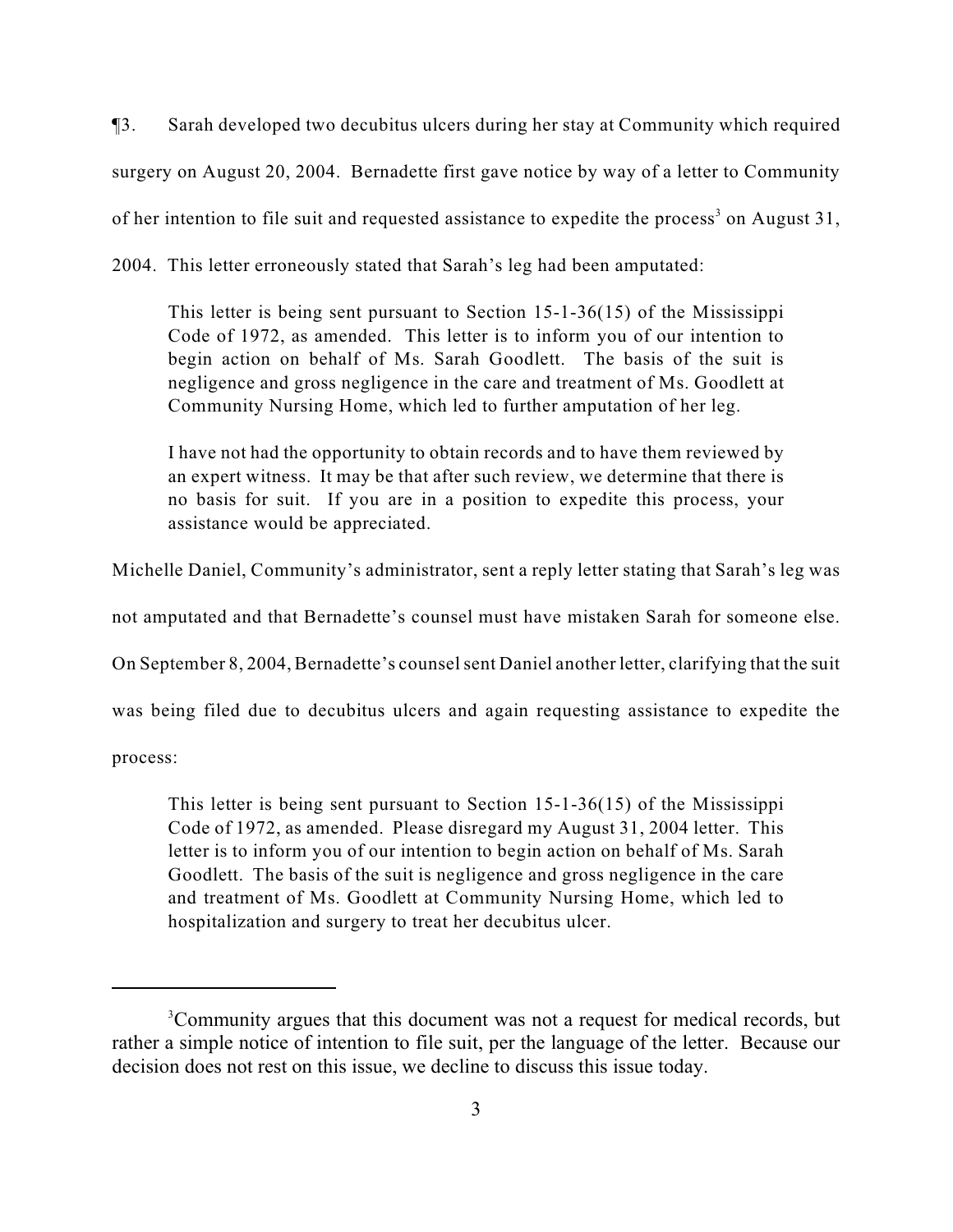I have not had the opportunity to obtain records and to have them reviewed by an expert witness. It may be that after such review, we determine that there is no basis for suit. If you are in a position to expedite this process, your assistance would be appreciated.

¶4. On October 7, 2004, Bernadette's counsel sent Daniel another letter, allegedly accompanied by a medical authorization<sup>4</sup> signed by Bernadette authorizing the release of Sarah's medical records. On October 20, 2004, Daniel sent Bernadette's counsel a reply letter stating she did not believe that the HIPAA Authorization Form signed by Bernadette was adequate, because Bernadette did not have power of attorney for Sarah. Thus, Daniel refused to provide Sarah's records without Sarah's consent, as this would be a violation of

HIPAA. On October 26, 2004, Bernadette's counsel sent Daniel a letter, stating:

With respect to your refusal to provide Ms. Goodlett's medical chart pursuant to 45 CFR § 164.502, I believe you are in violation of that section rather than complying with it. I direct your attention to  $164.502(g)(1)$  and (4) (sic). These sections clearly state that my client, *as the personal representative of the deceased*, must be provided the chart. Section 164.502(a)(1)(I) permits you to disclose Ms. Goodlett's records to my client. I ask again that you provide the complete medical chart immediately pursuant to Section  $164.502(a)(1)(I)$ .

(Emphasis added). On October 28, 2004, Daniel responded in a letter, stating:

We recently received a request from you, dated October 26, 2004, for the medical records related to the above-mentioned resident. In your letter, you stated that Ms. Goodlett is deceased. **Ms. Goodlett is CURRENTLY a resident, and therefore NOT deceased.** In addition, **both** of her decubitus ulcers have been **healed**. She has been participating in group activities and states that she is "very happy to be better."

Community's brief states that this referenced authorization enclosure was not <sup>4</sup> included with the letter, neither does it appear in the record.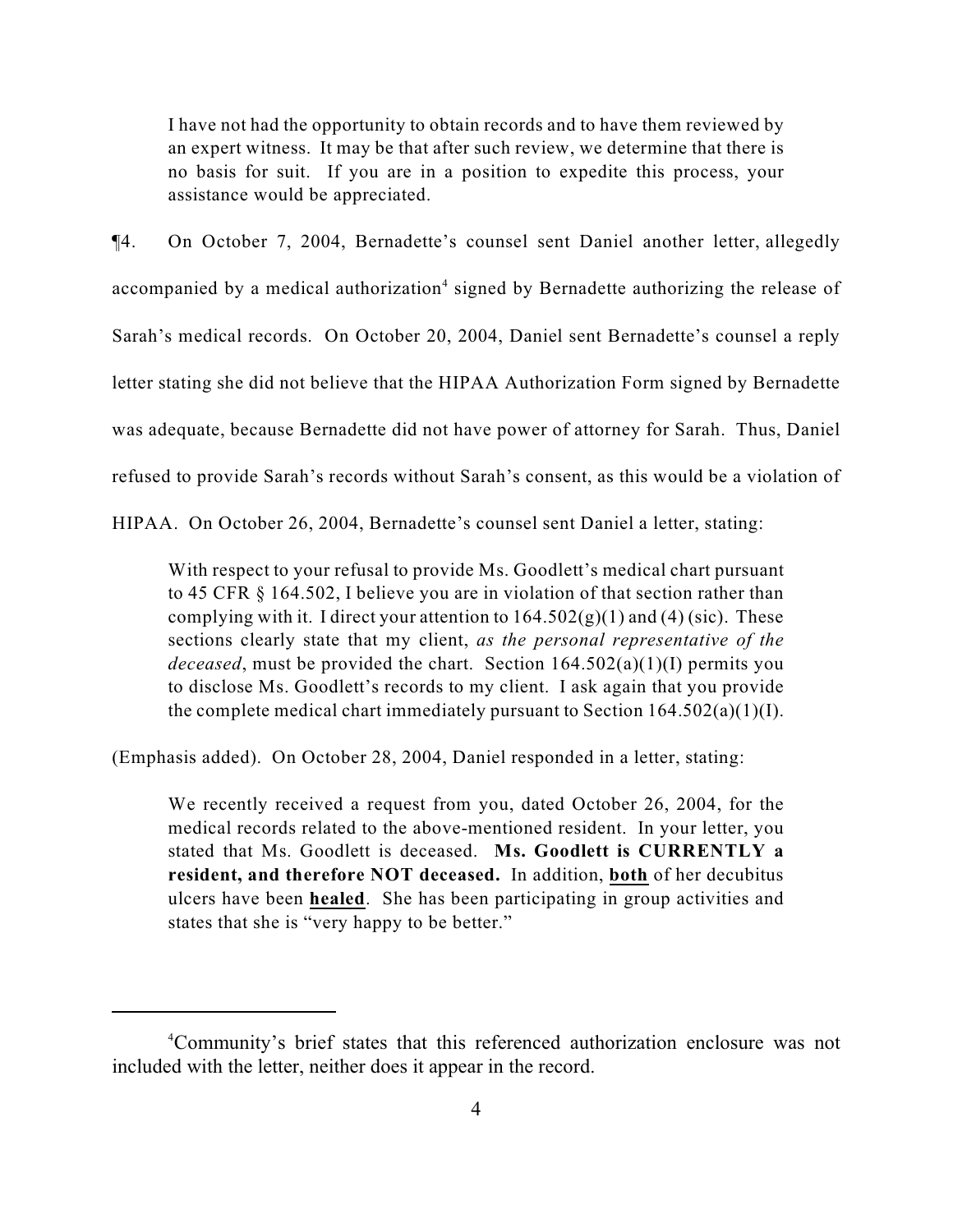Although we have noted your letter dated October 7, 2004, we do not believe the authorization is adequate. Ms. Goodlett's daughters (Bernadette and Carolyn) have signed the HIPAA Authorization Form, they do not have Power of Attorney or any other legal authority over their mother. Ms. Sarah Goodlett is paralyzed, but she is of sound mind. To this date, I have no proof of any physician stating Ms. Goodlett is mentally incompetent. It is a violation of Ms. Sarah Goodlett's rights to give her medical records to an attorney without her consent.

(Emphasis in original).

**[5.** On December 27, 2004, Bernadette filed suit against Community,<sup>5</sup> Daniel, and Boyles<sup>6</sup> allegedly by and on behalf of Sarah in the Clay County Circuit Court claiming negligence, negligence per se, respondeat superior, and breach of contract. Bernadette attached an Attorney Certificate, rather than a Certificate of Expert Consultation as required by Miss. Code Ann. § 11-1-58(1) (Supp. 2004), which stated:

2. Plaintiff has requested the *decedent's* medical records, and the records have not been produced. Plaintiff will provide a certificate of expert consultation within ninety (90) days of production of the records.

(Emphasis added). On February 15, 2005, Bernadette's counsel sent Community a letter

along with an authorization to obtain Sarah's medical records. Also included was a General

Power of Attorney, which stated:

I, Sarah Catherine Goodlett, resident of Hinds County, Mississippi, appoint Bernardett (sic) Goodlett, a resident of Hinds County, Mississippi, as my true and lawful attorney-in-fact with unlimited power and authority to do and

<sup>&</sup>lt;sup>5</sup>We will refer to Defendants Community, Daniel, and Boyles collectively as "Community" for clarity.

Boyles is the licensee of Community. <sup>6</sup>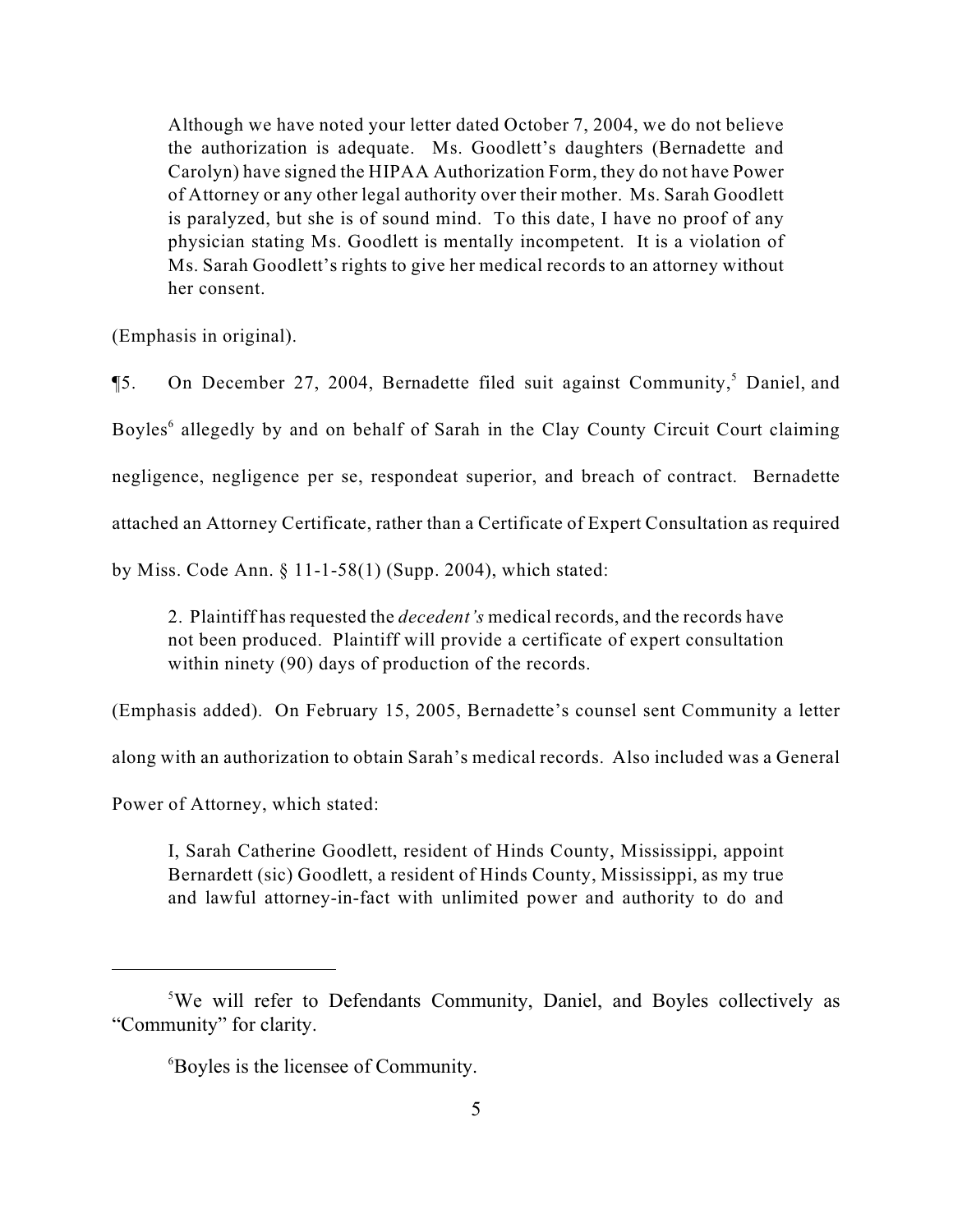perform every act that [I] might, under any circumstances whatsoever, do myself and to do these things as fully as I might do if I were present.

A review of this document reveals that there is an "X" on the signature line for Sarah Catherine Goodlett, and that the document was executed and notarized on January 19, 2005. Sarah was unable to sign her name due to her stroke.

¶6. On April 13, 2005, Community filed a motion for a change of venue in the Clay County Circuit Court, requesting that the case be transferred to the Hinds County Circuit Court, where venue was proper. On August 4, 2005, the Clay County Circuit Court entered an agreed order transferring venue to the Circuit Court of the First Judicial District of Hinds County.

¶7. On September 22, 2005, Community filed a Motion to Dismiss, or in the Alternative, to Stay Proceedings and Enforce Arbitration Agreement in the Hinds County Circuit Court. On September 29, 2005, Bernadette's counsel sent Community's counsel a letter stating that Sarah had signed a HIPAA release that day at the nursing home, using an "X" for her signature, and requesting Sarah's medical records. On October 13, 2005, Bernadette executed an affidavit which stated:

1. On February 9, 2004, I signed an Admission Agreement as required to admit my mother, Sarah Goodlett, to the Community Nursing Home. At that time, I did not have a power of attorney or any other legal authorization to enter into contracts or waive my mother's rights. Nevertheless, the nursing home required my signature and I signed for the purpose of ensuring, as best I could, that my mother received the much needed healthcare I could not provider (sic) for her.

2. In the agreement on page 5 there was a section that said "Arbitration–please read carefully." By that section, there was a spot for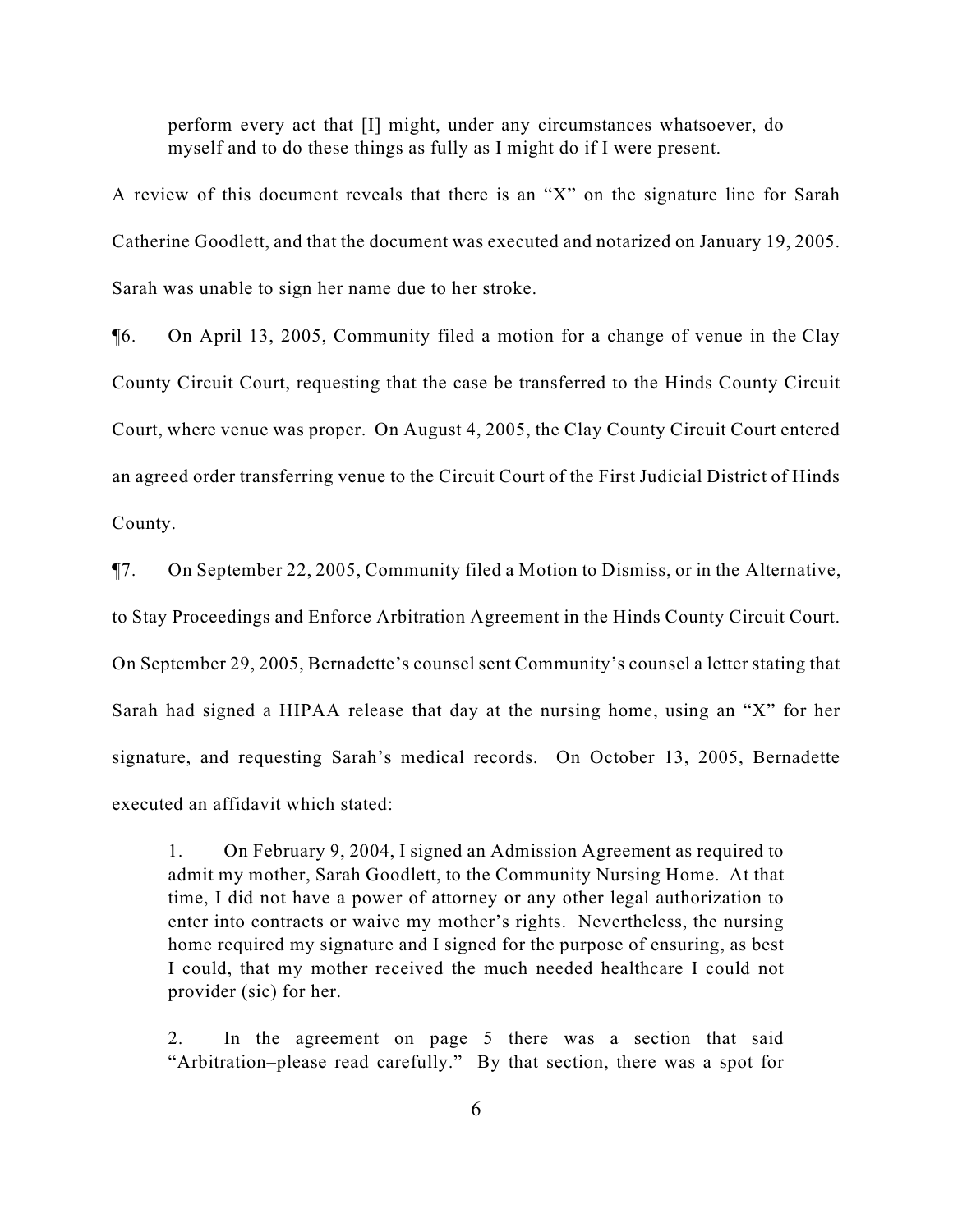someone's initials. I reviewed the section and did not agree to arbitrate. By not initialing that section, I indicated that, to the extent my signature or initials could be argued to bind my mother, I would not agree to the arbitration provision.

3. Also, I verbally informed Pat Clack, who was the representative of the Community Nursing Home, that, to the extent she sought my agreement to arbitrate, I would not agree to arbitration. I further told Ms. Clack that if anything happened to my mother, I wanted to be able to sue in a court of law.

4. Ms. Clack pressured me for two weeks to initial the arbitration agreement. I repeatedly informed her that I would not agree to arbitrate or purport to waive my mother's rights, and she understood that when I signed the admission agreement I was expressly not agreeing to arbitrate.

¶8. On November 3, 2005, Bernadette's counsel filed a document entitled "Certificate of

Expert Consultation." On August 30, 2006, the Hinds County Circuit Court, Judge Tomie

T. Green, presiding, denied Community's Motion to Dismiss, or in the Alternative, to Stay

Proceedings and Enforce Arbitration Agreement. In her order, the trial judge stated, *inter*

*alia*:

The court finds that the Plaintiff has *substantially complied with* the medical malpractice statutes and further finds that the arbitration agreement is unenforceable in that the nursing home agreement to arbitrate was not signed by Sarah Goodlett. Thus, the motions are not well taken and should be denied.

(Emphasis added). Community thereafter filed a Petition for Interlocutory Appeal and Request for Stay with this Court, which this Court granted on October 24, 2006. In the same order, cause number 2006-IA-01596-SCT was consolidated with 2006-CA-01629-SCT.

#### **DISCUSSION**

¶9. "This Court reviews de novo a trial court's grant or denial of a motion to dismiss."

*Penn. Nat'l Gaming, Inc. v. Ratliff*, 954 So. 2d 427, 430 (Miss. 2007) (citing *Harris v. Miss.*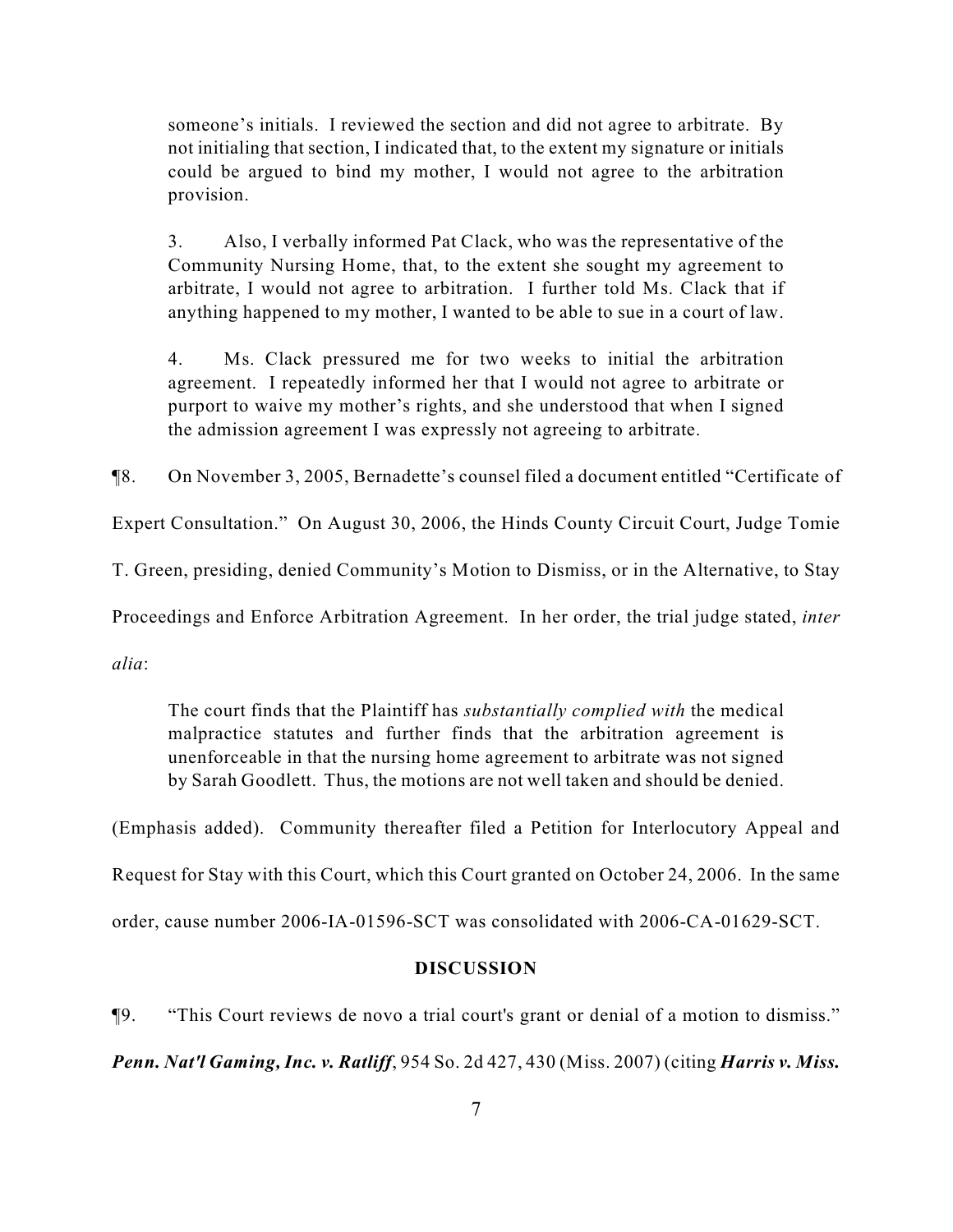*Valley State Univ.*, 873 So. 2d 970, 988 (Miss. 2004)). "When considering a motion to dismiss, the allegations in the complaint must be taken as true, and the motion should not be granted unless it appears beyond a reasonable doubt that the plaintiff will be unable to prove any set of facts in support of his claim." *Id.* at 430-31. "Dismissal is proper if the complaint lacks an allegation regarding a required element necessary to obtain relief." *Id.* at 431 (citing *Blackburn v. City of Marshall*, 42 F.3d 925, 931 ( $5<sup>th</sup> Cir.$  1995)). "Conclusory allegations or legal conclusions masquerading as factual conclusions will not suffice to defeat a motion to dismiss." *Id.* "We apply a de novo standard when reviewing a decision on a motion to compel arbitration." *Bedford Care Center-Monroe Hall, LLC v. Lewis*, 923 So. 2d 998, 999 (Miss. 2006) (citing *East Ford, Inc. v. Taylor*, 826 So. 2d 709, 714 (Miss. 2002); *Russell v. Performance Toyota, Inc.*, 826 So. 2d 719, 721 (Miss. 2002)).

¶10. Community presents two issues to this Court for decision: (1) whether the trial court erred in refusing to grant the Defendants' Motion to Dismiss for Plaintiff's failure to comply with the mandates of Miss. Code Ann. § 11-1-58 (Supp. 2004); and (2) whether the trial court erred in refusing to enforce the arbitration agreement. However, because the case *sub judice* turns on the first issue, we need only discuss that issue. We restate this issue here for the sake of clarity in discussion.

## **WHETHER THE TRIAL COURT ERRED IN DENYING THE DEFENDANTS' MOTION TO DISMISS FOR PLAINTIFF'S FAILURE TO COMPLY WITH THE STATUTE.**

¶11. Community argues that Bernadette failed strictly to comply with Miss. Code Ann. §  $11 - 1 - 58(1)(a)$ , which states: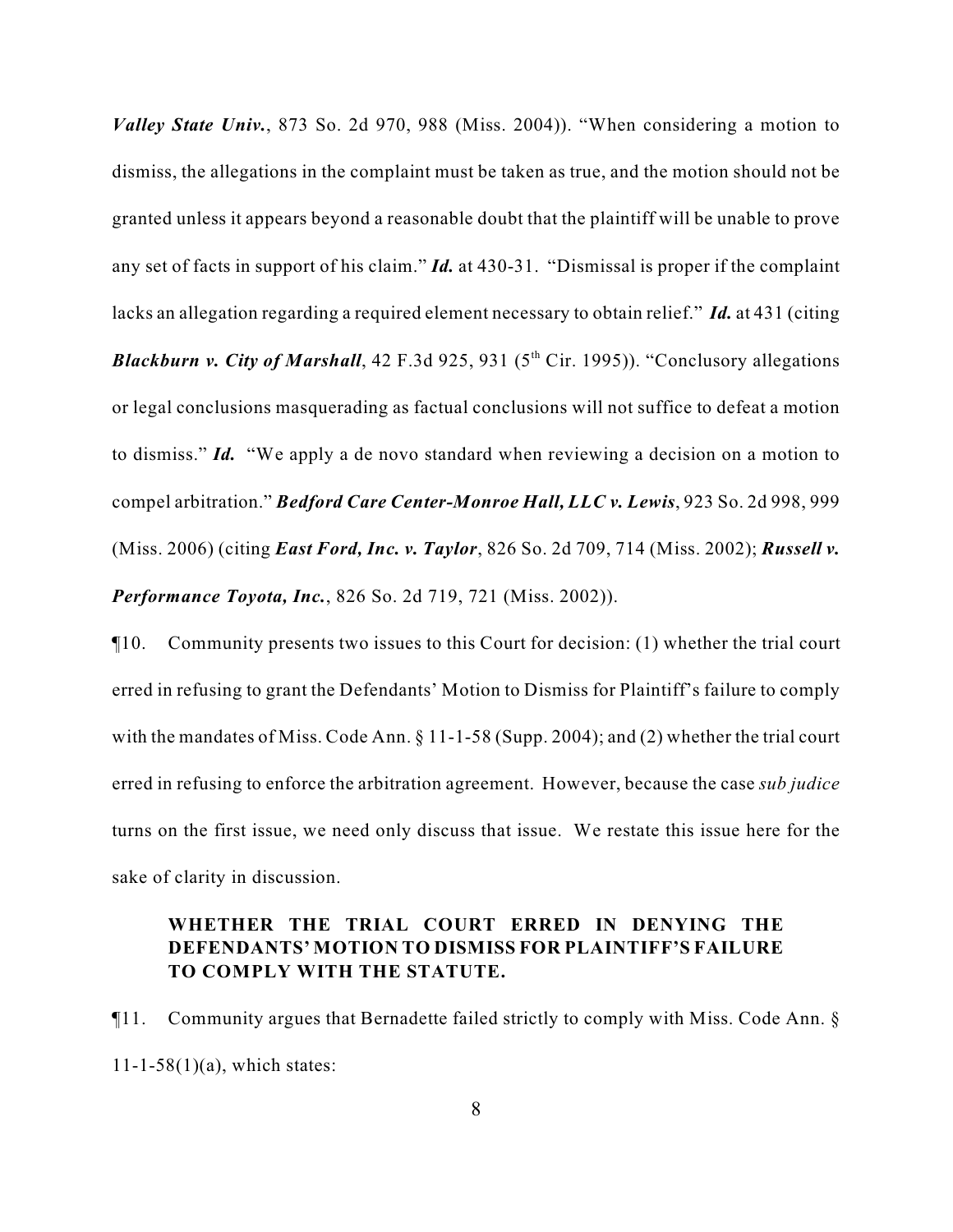(1) In any action against a licensed physician, health care provider or health care practitioner for injuries or wrongful death arising out of the course of medical, surgical or other professional services where expert testimony is otherwise required by law, the complaint shall be accompanied by a certificate executed by the attorney for the plaintiff declaring that:

(a) The attorney has reviewed the facts of the case and has consulted with at least one (1) expert qualified pursuant to the Mississippi Rules of Civil Procedure and the Mississippi Rules of Evidence who is qualified to give expert testimony as to standard of care or negligence and who the attorney reasonably believes is knowledgeable in the relevant issues involved in the particular action, and that the attorney has concluded on the basis of such review and consultation that there is a reasonable basis for the commencement of such action; . . .

Miss. Code Ann. § 11-1-58(1)(a) (Supp. 2004). Community argues that since Bernadette's

counsel did not attach this certificate to the complaint, Bernadette's suit should be dismissed.

However, Bernadette argues that she did strictly comply with the statute, and directs this

Court to Miss. Code Ann. § 11-1-58(4), which states:

If a request *by the plaintiff* for the records of the *plaintiff's* medical treatment by the defendants has been made and the records have not been produced, the plaintiff shall not be required to file the certificate required by this section until ninety (90) days after the records have been produced.

Miss. Code Ann. § 11-1-58(4) (Supp. 2004) (emphasis added). Thus, Bernadette argues that, through her counsel, she requested Sarah's medical records before filing suit, and that since Community failed to turn over Sarah's records, Bernadette may avail herself of Miss. Code

Ann. § 11-1-58(4). On the other hand, Community argues that Sarah is the *true plaintiff*, or

real party in interest, and Bernadette did not obtain power of attorney over Sarah's affairs

until *after* the lawsuit in the case *sub judice* was filed. Community further argues that since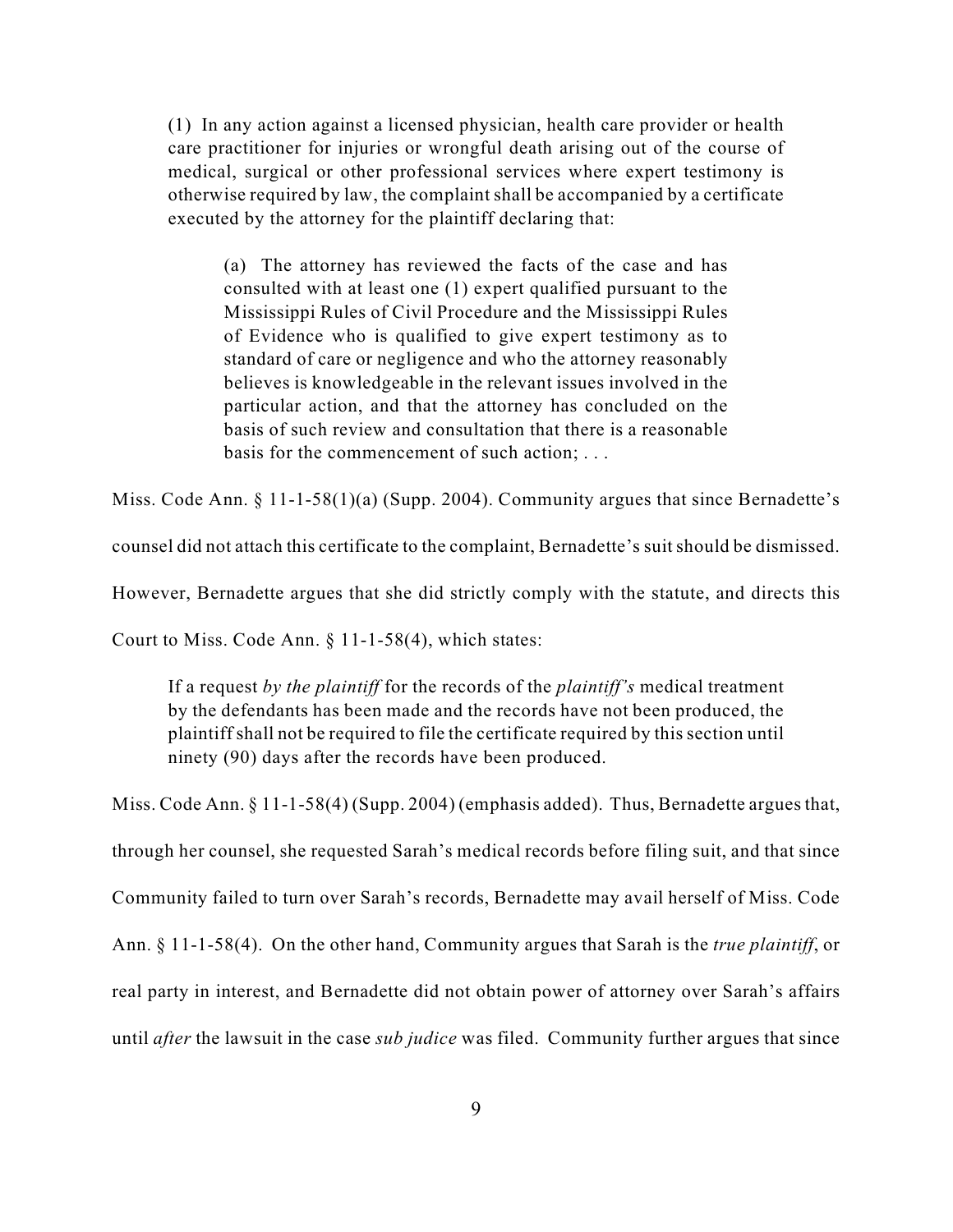Sarah was never declared incompetent, only Sarah could authorize the release of her medical records; therefore, Sarah, and not Bernadette, was required to sign the authorization *prior* to filing suit.

¶12. We agree that only Sarah had standing to bring suit; therefore, only Sarah had the right to obtain her medical records, as Bernadette, by her own sworn admission, "did not have a power of attorney or any other legal authorization" to act on behalf of her mother "to enter into contracts or waive my mother's rights" to obtain records. *Owen & Galloway, L.L.C. v. Smart Corp.*, 913 So. 2d 174, 178-79 (Miss. 2005). Since Bernadette obtained Sarah's authorization only after filing suit, Bernadette simply jumped the gun in filing suit without meeting the requirements of section 11-1-58.

¶13. Additionally, this Court announced in *Walker v. Whitfield*, 931 So. 2d 583, 588-90 (Miss. 2006), that a plaintiff must *strictly* comply with, rather than substantially comply with, the directives of Miss. Code Ann. § 11-1-58. Because Bernadette failed to strictly comply with the statute, the trial court erred in denying the defendants' motion to dismiss on the basis that the plaintiff had "substantially complied with the medical malpractice statutes."

#### **CONCLUSION**

¶14. For the reasons stated, the trial court's order denying the defendants' motion to dismiss due to the plaintiff's failure to comply with Miss. Code Ann. § 11-1-58, is reversed; and, since the trial court is in a better position to know whether the order of dismissal should be with or without prejudice, this case is remanded to the Circuit Court of the First Judicial District of Hinds County for entry of an order consistent with this opinion.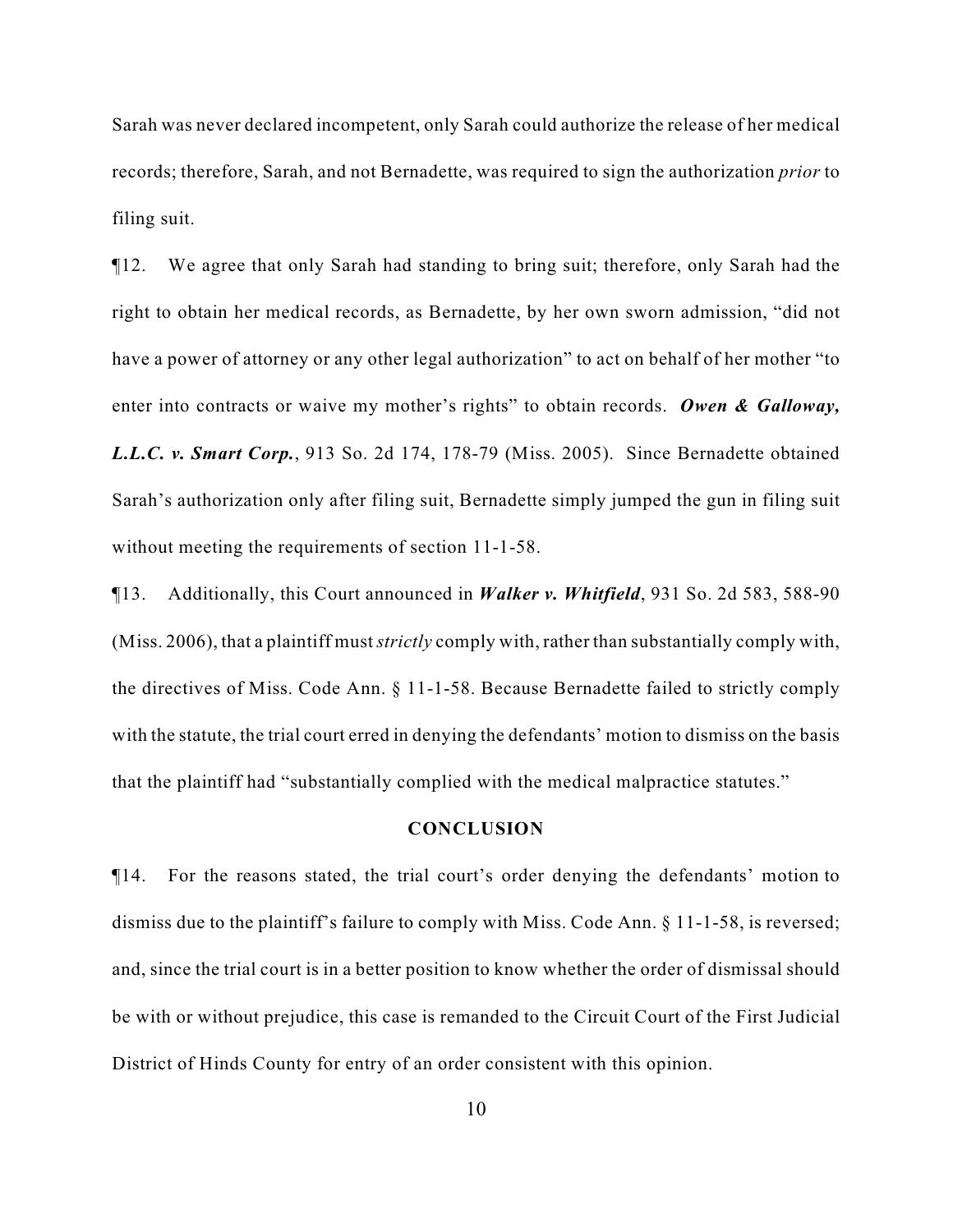#### ¶15. **REVERSED AND REMANDED.**

# **SMITH, C.J., DICKINSON, RANDOLPH AND LAMAR, JJ., CONCUR. EASLEY, J., CONCURS IN PART AND IN RESULT. DIAZ, P.J., DISSENTS WITH SEPARATE WRITTEN OPINION JOINED BY GRAVES, J. WALLER, P.J., NOT PARTICIPATING.**

#### **DIAZ, PRESIDING JUSTICE, DISSENTING:**

¶16. I cannot join the majority for a number of reasons: first, because the defendants have never challenged Bernadette's standing, they have waived the defense of noncompliance; second, even if dismissal is warranted as the majority concludes, the plaintiff should be afforded an opportunity to remedy any alleged procedural defect; and third, dismissal is not the appropriate sanction for noncompliance.

#### **I. The Defendants Have Waived the Defense of Noncompliance.**

¶17. Bernadette Goodlett is the plaintiff in this action and her standing to sue has never been challenged. As the plaintiff, she has strictly complied with all of the statutory prerequisites to filing suit mandated by our case law. *Walker v. Whitfield*, 931 So. 2d 583 (Miss. 2006). Bernadette sent a letter of her intent to file suit as required by Mississippi Code Section 15-1-36 on September 8, 2004. On October 7, 2004, she sent an executed HIPAA form requesting her mother's medical records. Eighty-one days later, she filed suit without a certificate of consultation under the exception provided in Mississippi Code Section 11-1-58(4). On October 7, 2005, the defendants provided the plaintiff with her mother's medical records. Less than a month later, and well before the ninety-day deadline provided in Section 11-1-58(4), the plaintiff submitted her certificate of expert consultation.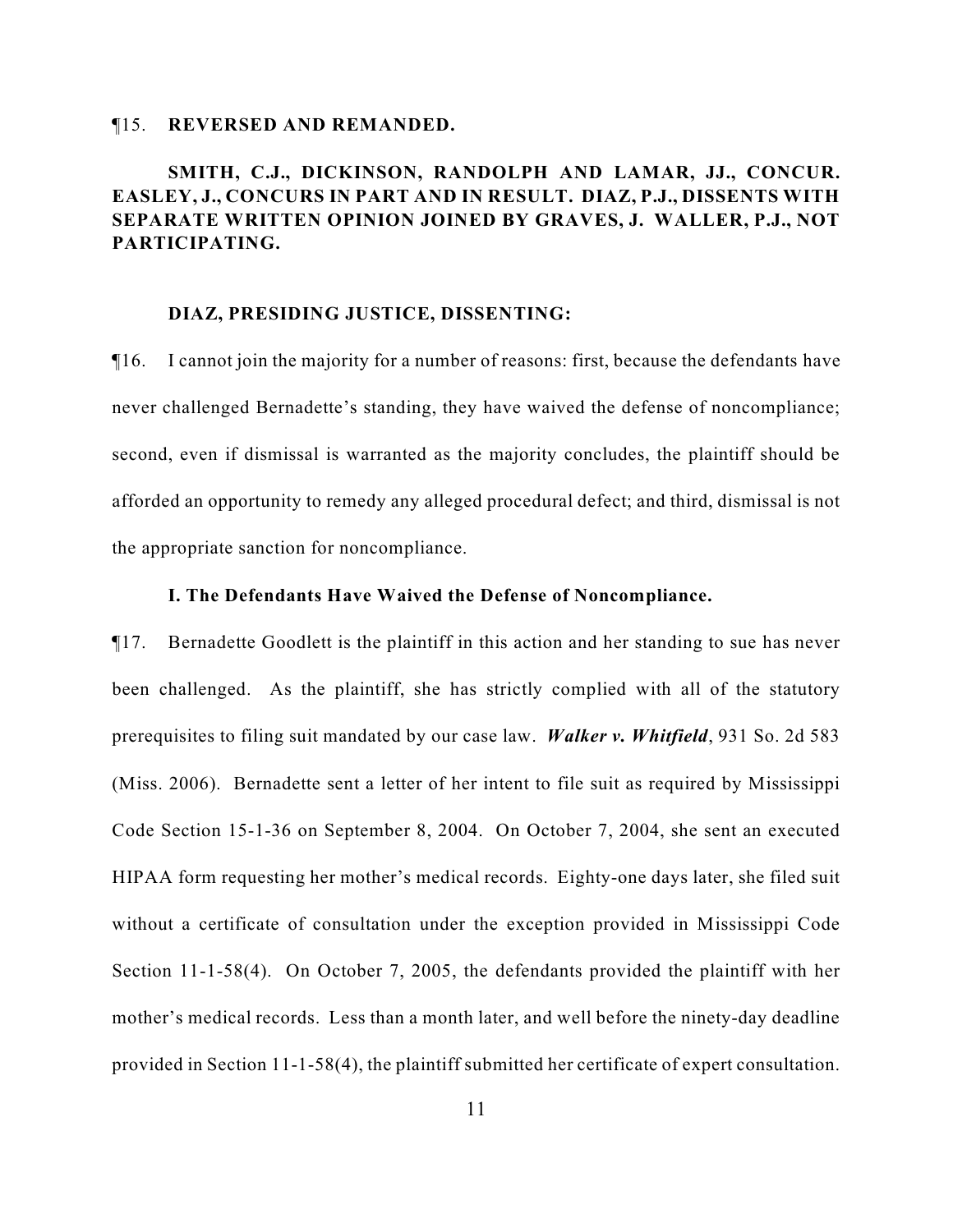¶18. Because the defendants have never challenged Bernadette's standing to sue, they have waived this issue as it relates to noncompliance. It is true that standing may be challenged at any time, even sua sponte by this Court. *Benedict v. City of Hattiesburg*, 693 So. 2d 377, 381 (Miss. 1997). This is because a lack of standing robs the court of jurisdiction, and a lack of subject matter jurisdiction is a defense that cannot be waived. *See Pruitt v. Hancock Med. Ctr.*, 942 So. 2d 797, 801 (Miss. 2006) (quoting *McNair v. United States Postal Service*, 768 F.2d 730, 737 (5th Cir. 1985)); *Bullock v. Roadway Express, Inc.*, 548 So. 2d 1306, 1308 (Miss. 1989); M.R.C.P. 12(h)(3). However, neither the majority nor the defendants address the standing issue in terms of jurisdiction, but rather as a tool for statutory interpretation. While we have stated that noncompliance with notice provisions is jurisdictional, we have also held that failure to assert noncompliance can constitute a waiver. For example, in *Gale v. Thomas*, 759 So. 2d 1150, 1159 (Miss. 1999), this Court held that even though the notice provisions of the Mississippi Tort Claims Act are jurisdictional, noncompliance with these provisions may not be raised for the first time on appeal. Accordingly, because this is an issue of compliance with the provisions of Section 11-1-58, and not a jurisdictional question, I find that the defendants have waived the defense of noncompliance by failing to raise the standing issue before standing was acquired.

### **II. Plaintiffs should be Afforded the Opportunity to Remedy Procedural Defects.**

¶19. For the second time in just over a year this Court is changing its position on the appropriate remedy for noncompliance by holding that "the trial court is in a better position to know whether the order of dismissal should be with or without prejudice." In *Walker v.*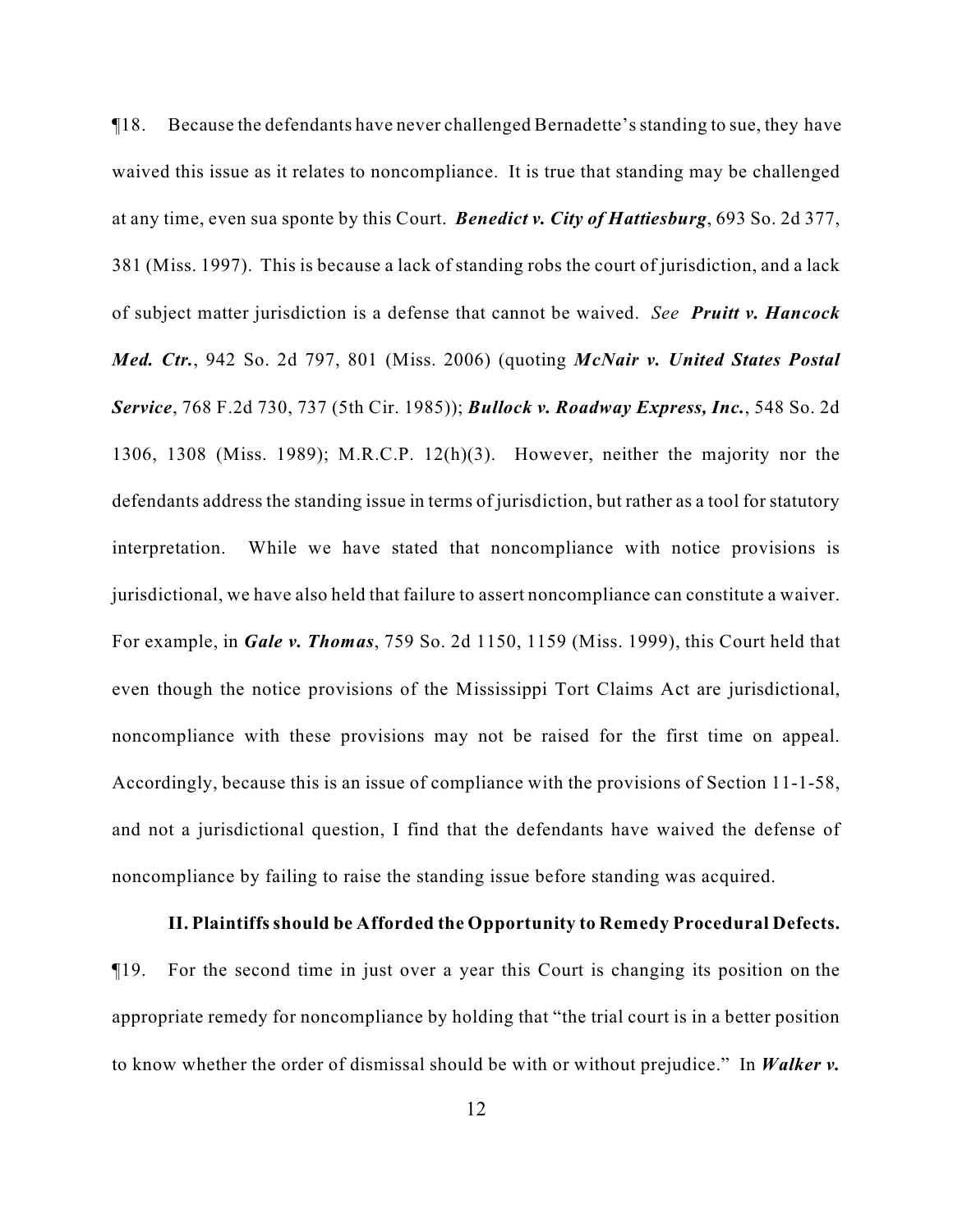*Whitfield*, 931 So. 2d 583, 592 (Miss. 2006), this Court held that failure to comply with Section 11-1-58 is equivalent to a failure to state a claim, and therefore, the case was dismissed *with* prejudice. Later, in *Arceo v. Toliver*, 949 So. 2d 691, 698 (Miss. 2006), the Court also found that failure to comply with the notice provisions failed to state a claim, but dismissed the action *without* prejudice. Today, the Court takes yet another approach and decides to pass the buck by refusing to address the plaintiff's argument that even if dismissal is warranted, then it should be without prejudice.

¶20. In my opinion, even if dismissal is the appropriate remedy, the dismissal should be without prejudice. "[D]ismissal with prejudice is an extreme and harsh sanction that deprives a litigant of the opportunity to pursue his claim, and any dismissals with prejudice are reserved for the most egregious cases." *Wallace v. Jones*, 572 So. 2d 371, 376 (Miss. 1990) (citing *Rogers v. Kroger Co.*, 669 F.2d 317 (5th Cir. 1982)). In cases where the plaintiff has "simply jumped the gun in filing suit," we should afford them the opportunity to meet the requirements of Section 11-1-58, without depriving them of a cause of action.

## **III. Dismissal is Not the Appropriate Sanction for Noncompliance.**

¶21. There is absolutely no language in either Section 11-1-58 or Section 15-1-36 which provides that the remedy for noncompliance is dismissal. By reading a remedy into the statute that does not exist, our Court is not adhering to the tenets of strict construction, and continues to judicially legislate a remedy which the Court itself has rejected as harsh and extreme. *Dinet v. Gavagnie*, 948 So. 2d 1281, 1285 (Miss. 2007) ("dismissals should be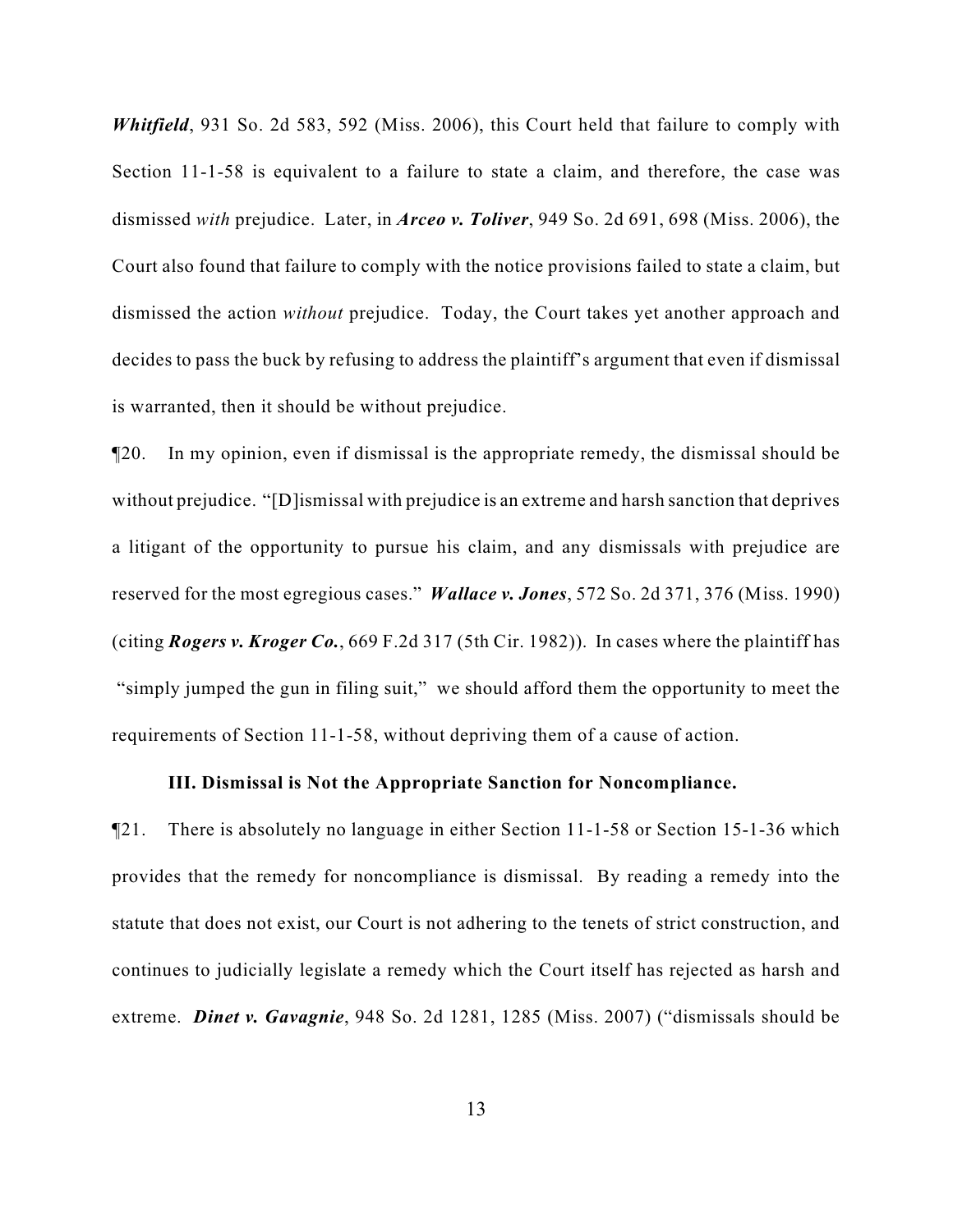granted only when less drastic alternatives have been considered and such lesser sanctions would not serve the best interest of justice") (citing *Wallace*, 572 So. 2d at 376-77).

¶22. I must continue to stress my conviction that requiring strict compliance with statutory provisions infringes upon the fundamental right of access to courts and deprives citizens of property without due process as guaranteed by our federal and state constitutions. *See Logan v. Zimmerman Brush Co.*, 455 U.S. 422, 428, 102 S. Ct. 1148, 1154, 71 L. Ed. 2d 265 (1982) ("a cause of action is a species of property protected by the Fourteenth Amendment's Due Process Clause"); U.S. Const. amend. XI, § 1 ("nor shall any State deprive any person of life, liberty, or property without due process of law"); U.S. Const. amend. I ("Congress shall make no law . . . abridging . . . the right of the people . . . to petition the Government for a redress of grievances"); Miss. Const. of 1890, art. 3, § 24 ("All courts shall be open; and every person for an injury done to him, in his good land, goods, person or reputation, shall have a remedy by due course of the law, and right and justice shall be administered, without sale, denial, or delay"); Miss Const. of 1890, art. 3,  $\S$  25 ("No person shall be debarred from prosecuting or defending any civil cause for or against him or herself, before any tribunal in the state, by him or herself, or counsel, or both"). *See also Caldwell v. North Miss. Med. Center*, 956 So. 2d 888, 895-97 (Miss. 2007) (Diaz, J., dissenting); *Johnson v. Rao*, 952 So. 2d 151, 159-65 (Miss. 2007) (Graves, J., dissenting); *Arceo v. Toliver*, 949 So. 2d 691, 698-704 (Miss. 2006) (Graves, J., dissenting).

¶23. Our Court relentlessly clings to "strict" construction or "plain language" as a justification for dismissing cases for failure to comply with the statute. *Caldwell*, 956 So.